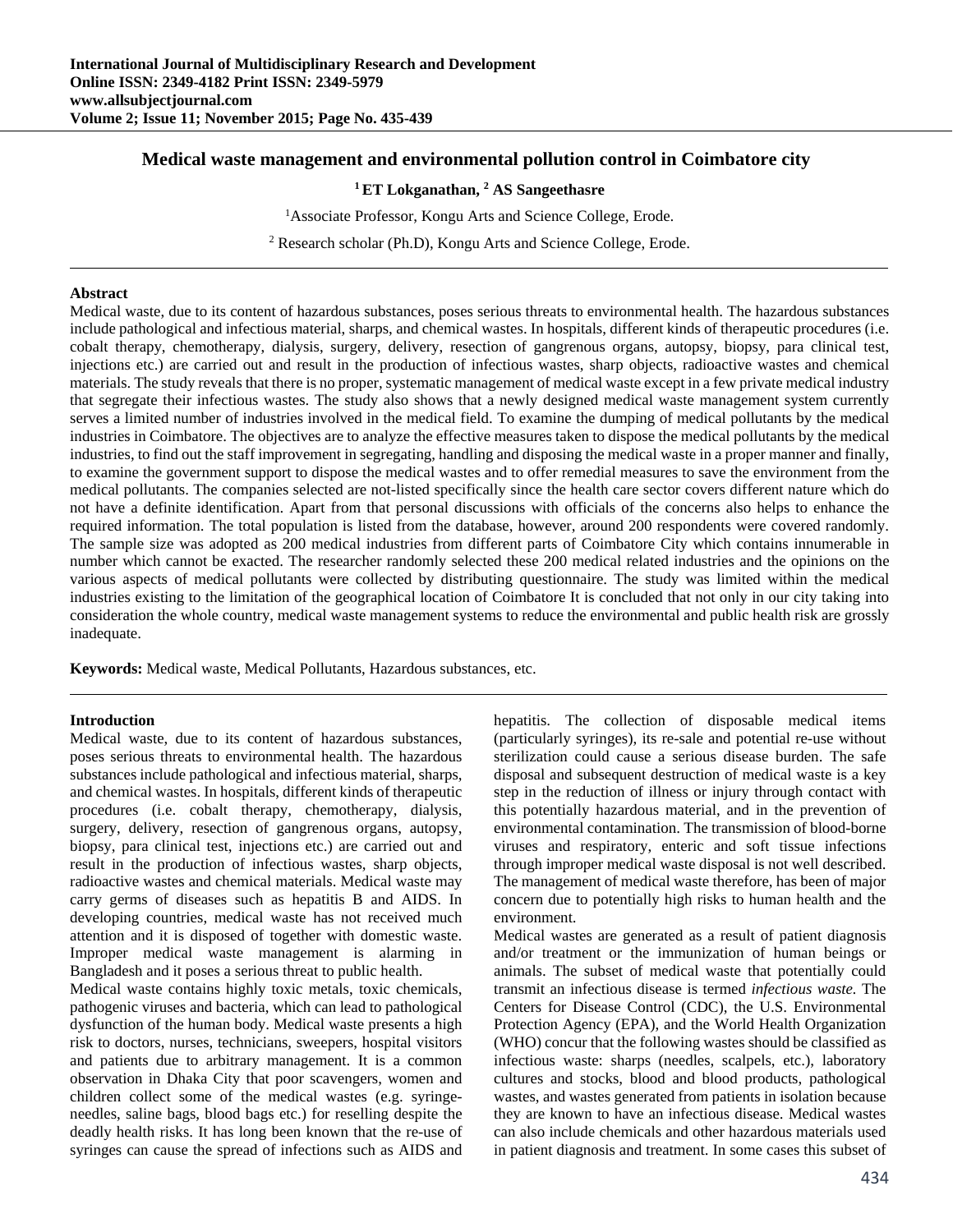medical waste is classified as hazardous waste. Hospitals, clinics, research facilities, diagnostic labs, and other facilities produce medical waste. The bulk of the wastes generated by most health care facilities, however, is municipal solid waste (MSW), or trash. MSW includes large quantities of paper, cardboard and plastics, metals, glass, food waste, and wood. Medical waste, though a smaller portion of the total health care waste stream, is of special concern because of the potential hazards from pathogens that may be present, or from hazardous chemicals.

#### **Statement of the problem**

Medical waste is infectious and hazardous. It poses serious threats to environmental health and requires specific treatment and management prior to its final disposal. A structured questionnaire was designed to collect information addressing the generation of different medical wastes according to amount and sources from different Hospitals, Health Care Centres and medical related industries. The study reveals that there is no proper, systematic management of medical waste except in a few private medical industry that segregate their infectious wastes. The study also shows that a newly designed medical waste management system currently serves a limited number of industries involved in the medical field. New facilities should be established for the complete management of medical waste not only in Coimbatore City but also for the whole country.

## **Objectives of the Study**

- To analyze the effective measures taken to dispose the medical pollutants by the medical industries.
- To find out the staff improvement in segregating, handling and disposing the medical waste in a proper manner.
- To examine the government support to dispose the medical wastes and to offer remedial measures to save the environment from the medical pollutants.

### **Scope and Significance of the Study**

The growing number of hospitals, clinics, and diagnostic laboratories in Coimbatore City exerts a tremendous impact on public health and environment. All of the hospitals, clinics, and diagnostic laboratories are considered here as the HCE. Some 600 HCE in the city generate about 200 tons of waste a day. Like ordinary household waste, medical wastes are generally dumped into bins. It is reported that even body parts are dumped on the streets by the HCE. The liquid and solid wastes containing hazardous materials are simply dumped into the nearest drain or garbage heap respectively. Hence it is important to take up this study to find solutions to overcome the environmental issues created by Medical Wastes.

#### **Methodology**

The study concerned with specific predictions, with narration of facts & characteristics concerning individual, group or situation are all examples of descriptive research studies. The data was collected from both primary and secondary sources. The primary data was collected through structured questionnaire using stratified random sampling technique. The secondary data was collected through files, magazines, periodicals and Websites. Companies of the Health care industries in Coimbatore are randomly selected from the list available in the yellow pages, etc. databases for the purpose of this study. The companies selected are not-listed specifically since the health care sector covers different nature which do not have a definite identification. Apart from that personal discussions with officials of the concerns also helps to enhance the required information. The total population is listed from the database, however, around 200 respondents were covered randomly. The sample size was adopted as 200 medical industries from different parts of Coimbatore City which contains innumerable in number which cannot be exacted. The researcher randomly selected these 200 medical related industries and the opinions on the various aspects of medical pollutants were collected by distributing questionnaire. The technique used for the research is Probability Sampling because the population is finite. The Sampling technique selected for the study is Stratified random sampling technique. Because the researcher knew that there are innumerable medical related industries in the city, the researcher conducted the study only with selectively with few industries in Coimbatore City. The collected data was carefully coded and transited to SPSS Package. With this the tabulation was made in scientific and systematic way. further, the collected data was classified, tabulated and analyzed using simple percentage method. The statistical tool adopted to analyze the data gathered is Chi Square Test and ANOVA.

#### **Limitations of the Study**

It is found that the respondents in the industry possess liabilities to the company, hence a chance of personal bias are there in the study. The study was limited within the medical industries existing to the limitation of the geographical location of Coimbatore, hence it lacks universal applicability, that means this analysis cannot be applied to similar type of industry or situation in any other area.

#### **Analysis and Results**

| <b>Type of Industry</b>                        | <b>Respondents (200 Nos.)</b> | Percentage $(100\%)$ |
|------------------------------------------------|-------------------------------|----------------------|
| Physician and Dental Offices                   | 55                            | 28%                  |
| Animal Cremation or Experimentation Facilities |                               | 1%                   |
| <b>Disaster Relief Operations</b>              |                               | 1%                   |
| <b>Health Agencies and Organizations</b>       | 31                            | 16%                  |
| Hospice Agencies                               |                               | 1%                   |
| Laboratories                                   | 27                            | 14%                  |
| <b>Psychiatric Facilities</b>                  | 25                            | 13%                  |
| Small Hospitals, Clinics, and Blood Banks      | 56                            | 28%                  |

**Table 1:** Distribution of Respondents Opinion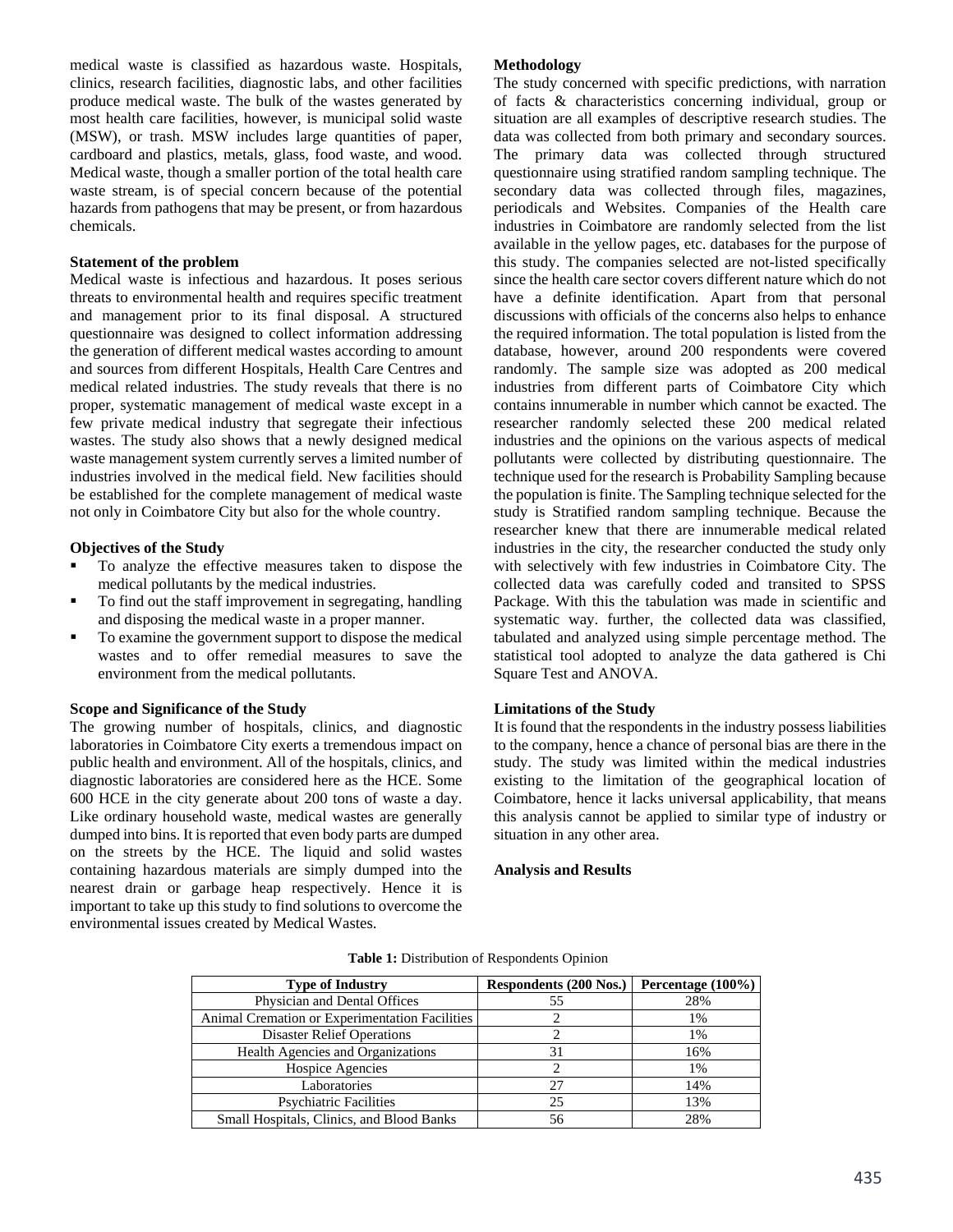| <b>Type of Industry</b>       | <b>Respondents</b><br>(200 Nos.) | Percentage<br>$(100\%)$ |
|-------------------------------|----------------------------------|-------------------------|
| <b>Opinion on Industry</b>    |                                  |                         |
| handling with hazardous       |                                  |                         |
| substances                    |                                  |                         |
| Yes                           | 152                              | 76%                     |
| No                            | 48                               | 24%                     |
| <b>Type of hazardous</b>      |                                  |                         |
| substance                     |                                  |                         |
| Pathological                  | 8                                | 4%                      |
| Infectious material           | 68                               | 34%                     |
| <b>Sharps</b>                 | 25                               | 13%                     |
| Chemical wastes               | 11                               | 5%                      |
| Sharps & Infectious material  | 40                               | 20%                     |
| <b>NA</b>                     | 48                               | 24%                     |
| If hospital                   |                                  |                         |
| Delivery                      | 10                               | 5%                      |
| Delivery & Sugery             | 6                                | 3%                      |
| Dialysis                      | 6                                | 3%                      |
| Injections                    | $\overline{4}$                   | 2%                      |
| Injections, Delivery, Surgery | 28                               | 14%                     |
| Injections, etc.              | 51                               | 26%                     |
| Injections, Surgery           | 39                               | 20%                     |
| <b>NA</b>                     | 36                               | 18%                     |
| Surgery<br>$\mathbf{r}$ .     | 20                               | 10%                     |

**Source:** Primary Data

From the above table it is clear that maximum (28%) of the respondents are engaged in Small Hositals, Clinics and Blood

Banks, another 28% of the respondents are Physicians and Dental Offices, 16% of the respondents are in health agencies and organisations, 14% of the respondents are scattered as Laboratories, 13% of the respondents are engaged in Psychiatric facilities, 1% each of the respondents are in disaster relief operations, hospice agencies and animal cremation or experimentation facilities. Majority (76%) of the respondents industry are handling with hazardous substances and 24% of the respondents industry are not handling hazardous substances. Maximum (34%) of the respondents opined that their organization is handling infectious type of hazardous substances, 24% of the respondents opined not applicable, 20% of the respondents stated their industry handling sharps and infectious material, 13% of the respondents indicates their industry handling with sharps, 5% of the respondents opined chemical wastes and the remaining 4% of the respondents said that their industry handling pathological type of material. 26% of the respondents opined that their hospital is handling with therapeutic procedures by the hospital industry such as injections, etc., 20% of the respondents stated injections, surgery, etc., 18% of the respondents do not come in the hospital category, 14% of the respondents indicated injections, delivery, surgery, etc., 10% of the respondents expressed surgery, 3% each of the respondents opined delivery and surgery, dialysis and the remaining 5% and 2% of the respondents stated delivery and injections respectively.

**Table 2:** Respondents opinion about the trainees capabilities on the factors after training

| <b>Strongly agree</b><br><b>Factors</b> |              | Agree         |                      | <b>Disagree</b> |              | <b>Total</b>  |              |               |
|-----------------------------------------|--------------|---------------|----------------------|-----------------|--------------|---------------|--------------|---------------|
|                                         | No. of resp. | $\frac{0}{0}$ | No. of resp.         | $\frac{6}{9}$   | No. of resp. | $\frac{0}{0}$ | No. of resp. | $\frac{6}{9}$ |
| Proper identification                   | 38           | 46%           | $\mathfrak{D}$<br>ΟŹ | 39%             |              | 15%           | 82           | 100%          |
| Segregation                             | 42           | 51%           | 29                   | 35%             |              | 13%           | 82           | 100%          |
| Handling                                | 45           | 55%           | 25                   | 30%             | ^ י          | 15%           | 82           | 100%          |

**Source:** Primary Data

The above table shows that less than half (59%) of the respondents strongly agree that their house keeping staff are capable of proper identification after training, 32% of the respondents agree and the remaining 15% of the respondents disagree. When taking into consideration the segregation of material more than half (51%) of the respondents strongly agree that their staff are capable of segregating the medical waste after training, 35% of the respondents agree and the remaining 15% of the respondents disagree. It is clear from the above table that more than half (51%) of the respondents strongly agree that their staff are capable of segregating the medical waste after training, while 30% of the respondents agree and the remaining 15% of the respondents disagree.

**Table 3:** Respondents opinion the type of facilities that the government can employ / support with

| <b>Opinion</b>                    | Number of<br>respondents | <b>Percentage</b> |
|-----------------------------------|--------------------------|-------------------|
| <b>Medical Waste Incinerators</b> | 43                       | 22%               |
| <b>Trash Incinerators</b>         | 94                       | 47%               |
| Drug disposal incinerators        | 63                       | 32%               |
| Total                             | 200-                     | 100%              |

**Source:** Primary Data

The above table shows that less than half (47%) of the respondents needed the government to facilitate with the trash incinerators, 32% of the respondents opined drug disposal incinerators and the remaining 22% of the respondents opined that they need to be supported with medical waste incinerators.

**Table 4:** Respondents opinion about the priorities to overcome their problem

| priority            | Number of respondents | <b>Percentage</b> |  |
|---------------------|-----------------------|-------------------|--|
| More awareness      | 54                    | 2.7%              |  |
| More facilities     | 75                    | 38%               |  |
| More Government Aid | 71                    | 35%               |  |
| Total               | 200                   | 100%              |  |

**Source:** Primary Data

The above table shows that maximum (38%) of the respondents needed more facilities as their priorities to overcome the medical waste pollution problem, 35% of the respondents opined more government aid needed and the remaining 27% of the respondents stated that they need to ensure more awareness to overcome the medical waste pollution problem.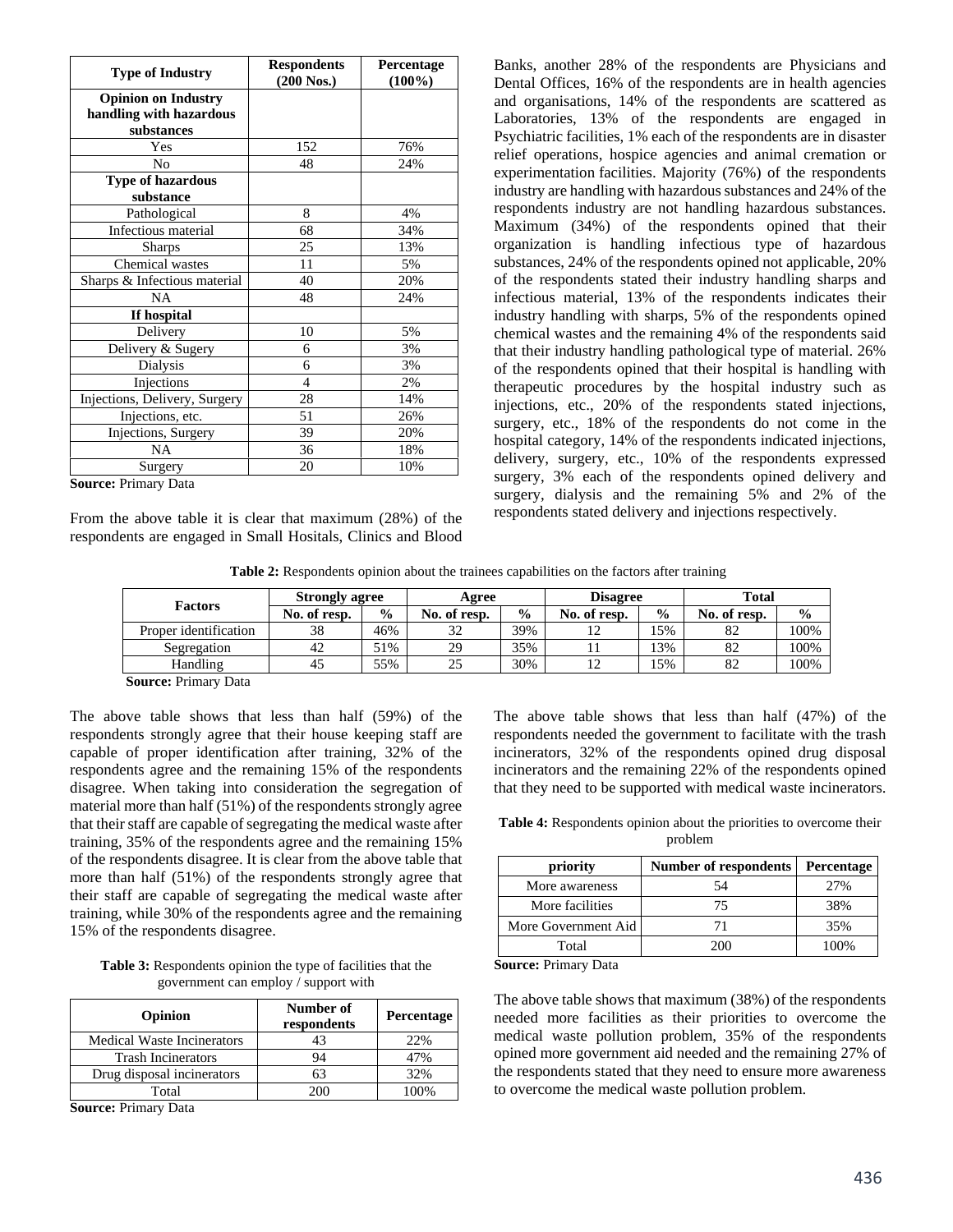**Table 5:** Respondents opinion about the improvement at present in prevention of environmental pollution when compared to the past

|                     | <b>Yes</b> |               | No  |               | <b>Total</b> |               |
|---------------------|------------|---------------|-----|---------------|--------------|---------------|
| Opinion             | No.        | $\frac{6}{9}$ | No. | $\frac{0}{0}$ | No.          | $\frac{0}{0}$ |
| Definitely improved | 92         | 46%           | 28  | 24%           | 120          | 60%           |
| Partially Improved  | 60         | 30%           | 20  | 10%           | 80           | 40%           |
| Total               | 152        | 76%           | 48  | 34%           | 200          | 40%           |

**Source:** Primary Data

The above table shows that 46% of the respondents stated that there is improvement at present in prevention of environmental pollution when compared to the past, 30% of the respondents stated partially improved and the remaining 34% of the respondents felt that there is no improvement at present in prevention of environmental pollution when compared to the past.

### **b) Chi-Square Test**

**Table 6:** Relationship between disposing method followed by the medical industry and the disease carried due to improper disposal

|                         |             | <b>Disease carried</b> |               |              |  |  |
|-------------------------|-------------|------------------------|---------------|--------------|--|--|
| <b>Disposing method</b> | <b>AIDS</b> | <b>Hepatitis B</b>     | <b>Others</b> | <b>Total</b> |  |  |
| Almost                  |             | 10                     |               | 10           |  |  |
|                         | 2.0         | 6.7                    | 1.4           | 10.0         |  |  |
| Always                  | 24          | 19                     |               | 47           |  |  |
|                         | 9.4         | 31.3                   | 6.3           | 47.0         |  |  |
| Never                   |             | 32                     |               | 32           |  |  |
|                         | 6.4         | 21.3                   | 4.3           | 32.0         |  |  |
| Sometimes               | 16          | 72                     | 23            | 111          |  |  |
|                         | 22.2        | 73.8                   | 15.0          | 111.0        |  |  |
| Total                   | 40          | 133                    | 27            | 200          |  |  |
|                         | 40.0        | 133.0                  | 27.0          | 200.0        |  |  |

**Source:** Computed

The result of the chi-square test reveals that the calculated chisquare value (55.569) is more than the table chi-square value (12.592) at 5% level of significance and therefore, the relationship between disposing method followed by the medical industry and the disease carried due to improper disposal is significant. Thus the hypothesis is that the relationship between the two factors holds good. Hence the null hypothesis is rejected.

**Table 7:** Relationship between disease carried due to improper disposal and opinion about using incinerators by the medical industry

| Disease carried | <b>Using incinerators</b> | <b>Total</b> |       |
|-----------------|---------------------------|--------------|-------|
|                 | <b>Yes</b>                | No           |       |
|                 | 110                       | 23           | 133   |
| Hepatitis B     | 111.1                     | 21.9         | 133.0 |
|                 | 40                        |              | 40    |
| <b>AIDS</b>     | 33.4                      | 6.6          | 40.0  |
| Others          | 17                        | 10           | 27    |
|                 | 22.5                      | 4.5          | 27.0  |
|                 | 167                       | 33           | 200   |
| Total           | 167.0                     | 33.0         | 200.0 |

The result of the chi-square test reveals that the calculated chisquare value (16.230) is more than the table chi-square value (12.592) at 5% level of significance and therefore, the relationship between disease carried due to improper disposal and opinion about using incinerators by the medical industry is significant. Thus the hypothesis is that the relationship between the two factors holds good. Hence the null hypothesis is rejected.

| <b>Table 8:</b> Relationship between disposing method followed by the |
|-----------------------------------------------------------------------|
| medical industry and frequency of removal                             |

|                            | <b>Frequency of removal</b> |                |                   |                        |              |
|----------------------------|-----------------------------|----------------|-------------------|------------------------|--------------|
| <b>Disposing</b><br>method | <b>Every</b><br>dav         | Every<br>month | Once in<br>a week | <b>Twice a</b><br>week | <b>Total</b> |
| Almost                     |                             | $\theta$       | 3                 | 6                      | 10           |
|                            | 3.5                         | 1.1            | 2.6               | 2.9                    | 10.0         |
|                            | 19                          | 0              | 18                | 10                     | 47           |
| Always                     | 16.2                        | 5.2            | 12.2              | 13.4                   | 47.0         |
|                            | 16                          | $\theta$       | 2                 | 14                     | 32           |
| Never                      | 11.0                        | 3.5            | 8.3               | 9.1                    | 32.0         |
| Sometimes                  | 33                          | 22             | 29                | 27                     | 111          |
|                            | 38.3                        | 12.2           | 28.9              | 31.6                   | 111.0        |
| Total                      | 69                          | 22             | 52                | 57                     | 200          |
|                            | 69.0                        | 22.0           | 52.0              | 57.0                   | 200.0        |

**Source:** Computed

The result of the chi-square test reveals that the calculated chisquare value (38.048) is more than the table chi-square value (16.919) at 5% level of significance and therefore, the relationship between disposing method followed by the medical industry and frequency of removal is significant. Thus the hypothesis is that the relationship between the two factors holds good. Hence the null hypothesis is rejected.

### **c) Weighted Mean**

**Table 9:** opinion about the trainees capabilities on the factors after attending training

| <b>Factors</b>        | Rank-1 | Rank-2 | Rank-3 | <b>Total</b> |
|-----------------------|--------|--------|--------|--------------|
| Proper identification | 38     |        |        |              |
| Segregation           |        | 29     |        | 2.38         |
| Handling              |        |        |        | $7.4$ .      |

**Source:** Computed

The above table reveals that majority of the score (2.38) was obtained by the staff who is capable of handling of medical pollutants after attending the training followed by segregation with a score of 2.38 and finally (2.32) the proper identification was the factor of capabilities obtained by the staff after attending the training.

### **d) ANOVA**

**Source:** Computed

**Table 10:** Variance between waste connection done by the staff in the medical industry and disease carried due to improper disposal

| <b>Source of Variation</b> | SS   | d.f.               | <b>Mean Square</b> | F-ratio | $5%$ F-limit  |
|----------------------------|------|--------------------|--------------------|---------|---------------|
| <b>Between Columns</b>     | 534  | $(3-1) = 2$        | 267.11             | 1.66    | $F(2,4)=6.94$ |
| <b>Between Rows</b>        | 2228 | $(3-1) = 2$        | 1114.11            | 6.91    | $F(2,4)=6.94$ |
| Residual of error          | 645  | $3 \times 3 = 4$   | 161.28             |         |               |
| Total                      | 3408 | $(3 \times 3)-1=8$ |                    |         |               |

**Source:** Computed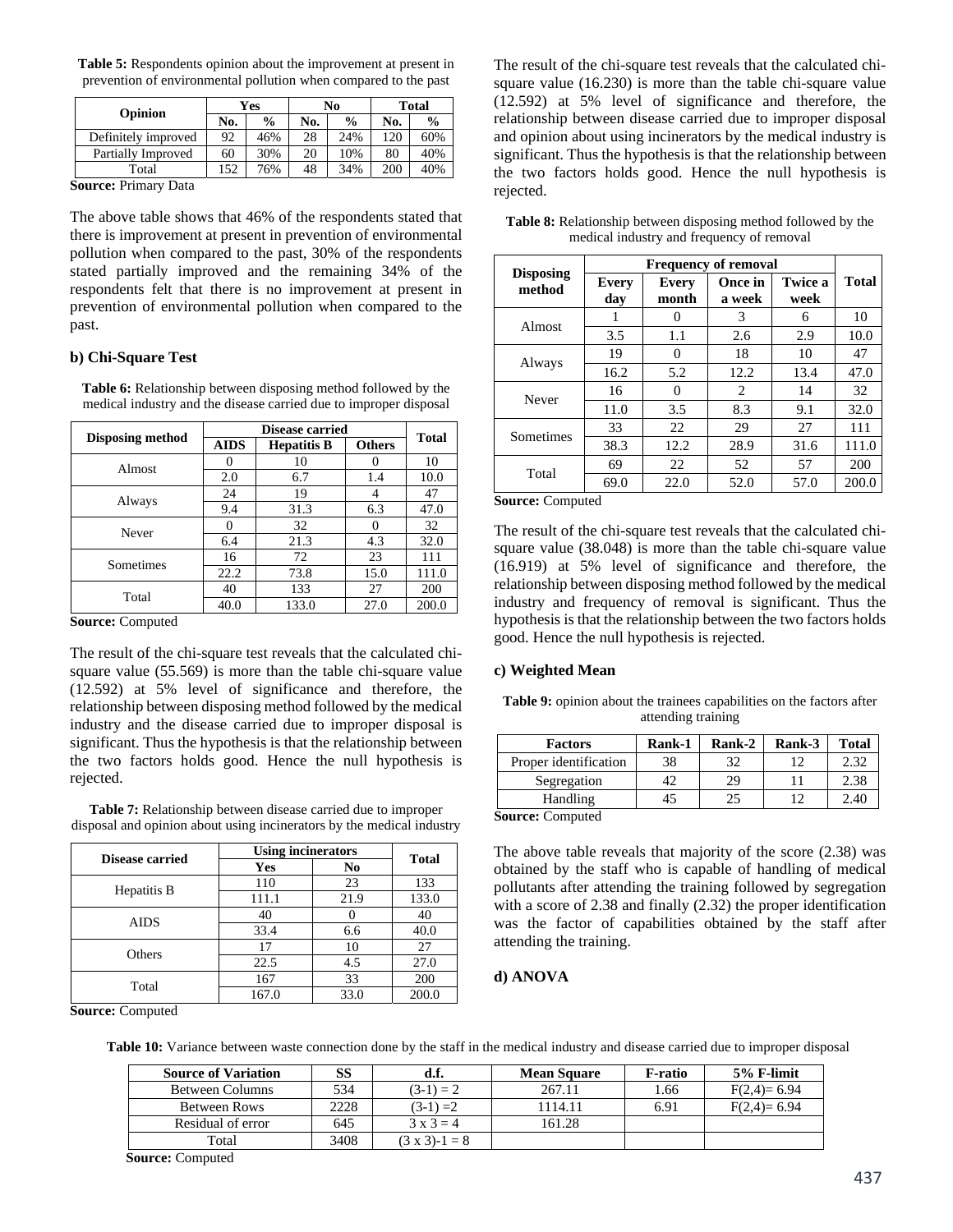The table value at 5% level of significance and the calculated F Ratio is 1.66 between columns and 6.91 between rows. The calculated value is less than the table value between columns and the calculated value which is also less than the table value between rows. Hence there is no significant variance between waste connection done by the staff in the medical industry and disease carried due to improper disposal

| <b>Source of Variation</b> | SS    | d.f.                   | <b>Mean Square</b> | F-ratio | $5%$ F-limit   |
|----------------------------|-------|------------------------|--------------------|---------|----------------|
| Between Columns            | 1480. | $(4-1) = 3$            | 493.33             | 6.68    | $F(3,3)=9.28$  |
| <b>Between Rows</b>        | 841   | $(2-1) = 1$            | 420.25             | 5.69    | $F(3,1)=10.13$ |
| Residual of error          | 222   | $3 \times 1 = 3$       | 73.83              |         |                |
| Total                      | 2542  | $(4 \times 2) - 1 = 7$ |                    |         |                |

**Source:** Computed

The table value at 5% level of significance and the calculated F Ratio is 6.68 between columns and 5.69 between rows. The calculated value is less than the table value between columns and the calculated value which is also less than the table value between rows. Hence there is no significant variance between opinion about the availability of alternative method and need for the alternative method

**Table 12:** Variance between opinion about the Type of hazardous substance and method of disposing

| <b>Source of Variation</b> | SS   | d.f.                    | <b>Mean Square</b> | F-ratio | 5% F-limit      |
|----------------------------|------|-------------------------|--------------------|---------|-----------------|
| <b>Between Columns</b>     | 1464 | $(4-1) = 3$             | 488.04             | 12.47   | $F(3,15)=3.29$  |
| Between Rows               | 1086 | $(6-1) = 5$             | 217.27             | 5.55    | $F(5,115)=2.90$ |
| Residual of error          | 587  | $3 \times 5 = 15$       | 39.12              |         |                 |
| Total                      | 3137 | $(4 \times 6) - 1 = 23$ |                    |         |                 |
| $\sim$<br>$\sim$           |      |                         |                    |         |                 |

**Source:** Computed

The table value at 5% level of significance and the calculated F Ratio is 12.47 between columns and 5.55 between rows. The calculated value is more than the table value between columns and the calculated value which is also more than the table value

between rows. Hence there is significant variance between opinion about the Type of hazardous substance and method of disposing.

**Table 13:** Variance between opinion about the Disease carried due to unsafe handling of waste and Frequency of removal of Waste

| <b>Source of Variation</b> | SS   | a.ı.                | <b>Mean Square</b> | F-ratio | $5%$ F-limit  |
|----------------------------|------|---------------------|--------------------|---------|---------------|
| Between Columns            | 399  | $(4-1) = 3$         | 133.11             | 3.73    | $F(3,6)=4.76$ |
| Between Rows               | 1671 | $(3-1) = 2$         | 835.58             | 23.41   | $F(2,6)=5.14$ |
| Residual of error          | 214  | $3 \times 2 = 6$    | 35.69              |         |               |
| Total                      | 2285 | $(4 \times 3)-1=11$ |                    |         |               |

**Source:** Computed

The table value at 5% level of significance and the calculated F Ratio is 3.73 between columns and 23.41 between rows. The calculated value is less than the table value between columns and the calculated value which is more than the table value between rows. Hence there is significant variance between opinion about the Disease carried due to unsafe handling of waste and Frequency of removal of Waste

#### **Summary of Findings, Suggestions and Conclusion**

- maximum (28%) of the respondents are engaged in Small Hositals, Clinics and Blood Banks
- $\blacksquare$  majority (76%) of the respondents industry are handling with hazardous substances.
- **maximum** (34%) of the respondents opined that their organization is handling infectious type of hazardous substances.
- **26%** of the respondents opined that their hospital is handling with therapeutic procedures by the hospital industry such as injections, etc.
- less than half  $(59\%)$  of the respondents strongly agree that their house keeping staff are capable of proper

identification after training, more than half (51%) of the respondents strongly agree that their staff are capable of segregating the medical waste after training and more than half (51%) of the respondents strongly agree that their staff are capable of segregating the medical waste after training

- less than half (47%) of the respondents needed the government to facilitate with the trash incinerators.
- $\blacksquare$  maximum (38%) of the respondents needed more facilities as their priorities to overcome the medical waste pollution problem
- 46% of the respondents stated that there is improvement at present in prevention of environmental pollution when compared to the past
- The calculated chi-square value (55.569) is more than the table chi-square value (12.592) at 5% level of significance and therefore, the relationship between disposing method followed by the medical industry and the disease carried due to improper disposal is significant. Thus the hypothesis is that the relationship between the two factors holds good. Hence the null hypothesis is rejected.
- The calculated chi-square value (16.230) is more than the table chi-square value (12.592) at 5% level of significance